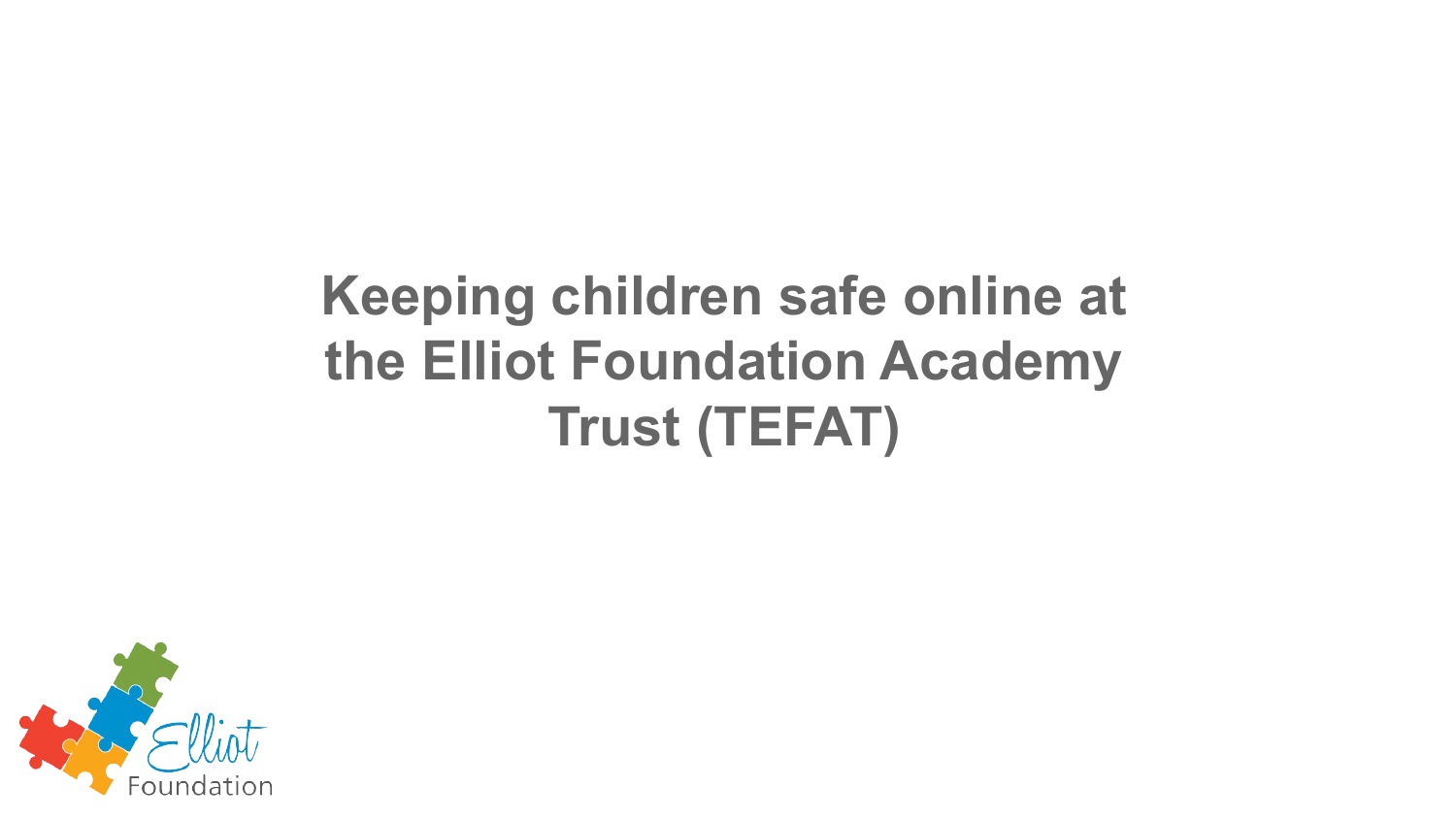### What is staying the same?

- The Elliot Foundation Academies Trust (TEFAT) has a responsibility to keep children safe both in our schools and online
- TEFAT is currently using eSafe monitoring system to help us keep children and staff safe online whilst using their school account and/or school device
- 'Be safe' ... we will continue to teach children how to keep themselves safe on line whether on their school account or personal account, on a school or home device

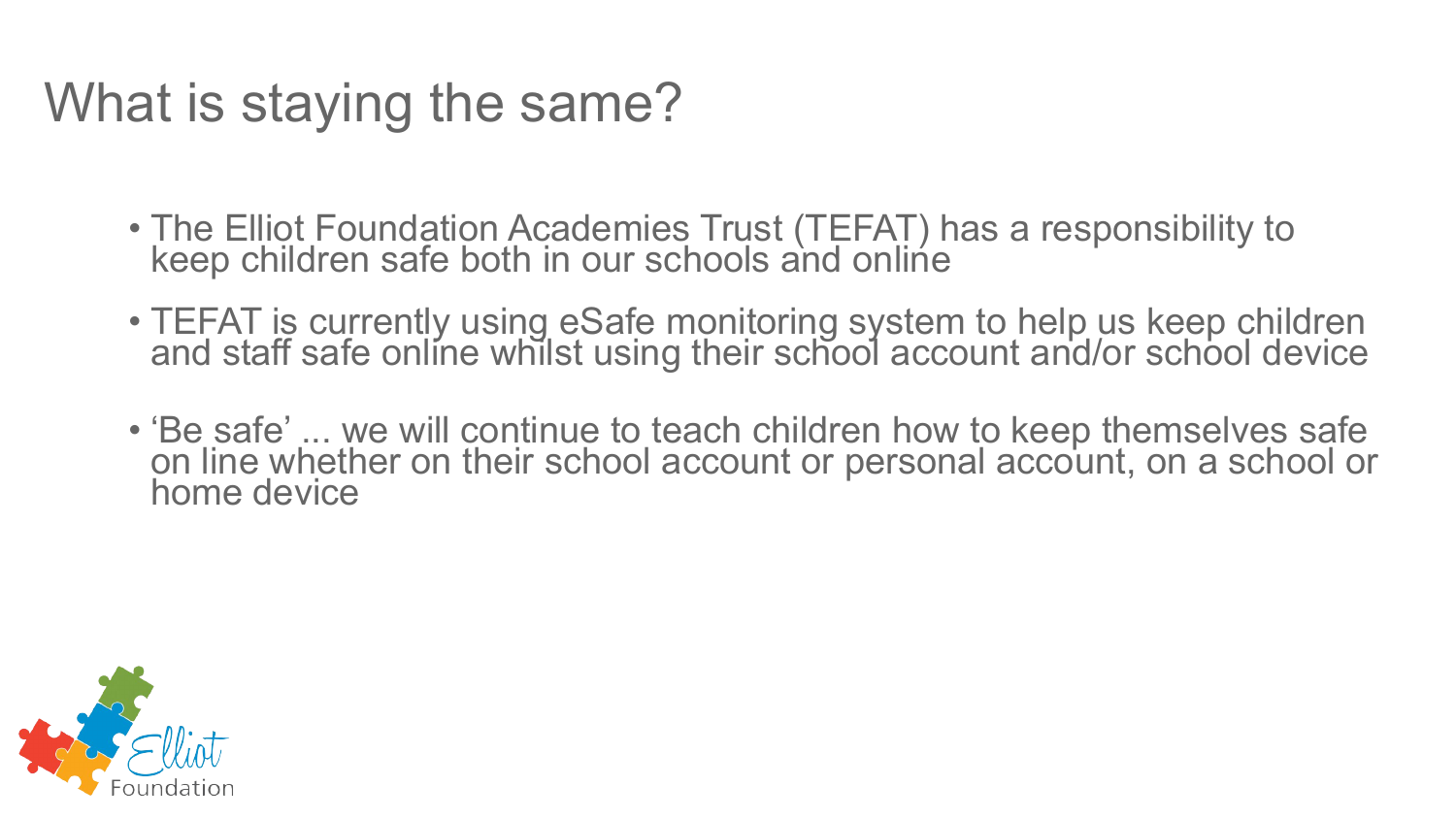# What is changing?

- eSafe has been acquired by Smoothwall, RM and Smoothwall need to 'switch' our monitoring system over to Smoothwall to enable full functionality with the new, upgraded monitoring software
- eSafe monitoring team, including EAL experts are still part of the Smoothwall monitoring team
- TEFAT staff and children will be able to see the smoothwall monitoring icon in place of the eSafe icon once the switch has taken place
- Smoothwall offers additional functionality, including a 'live' dashboard for each school which demonstrates how many devices are being monitored and indicates how may concerns have been raised 'live'

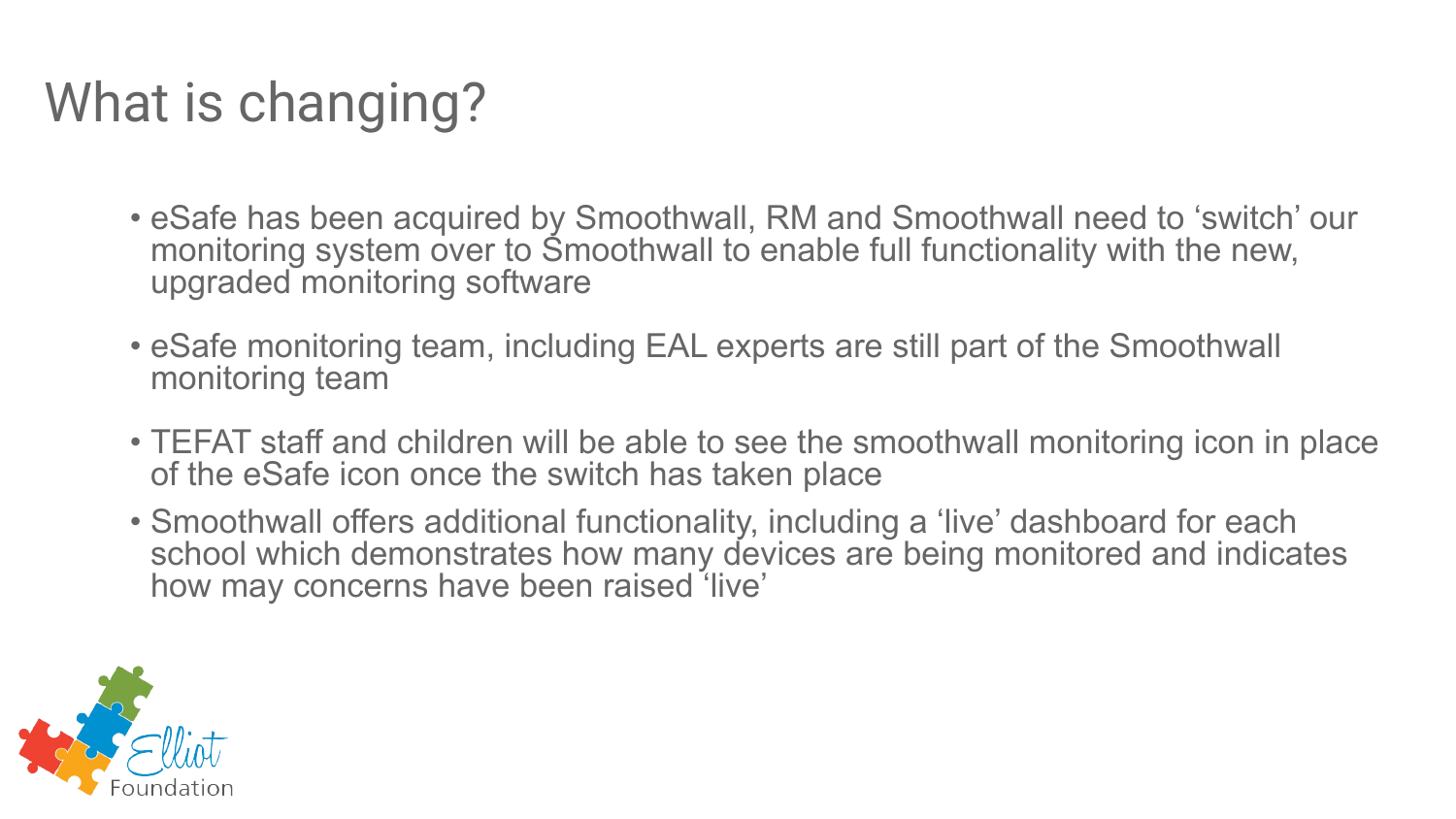#### How does Smoothwall work?

• Smoothwall works in the same way eSafe currently does, it detects, reviews, assesses and escalates safeguarding risks

• It does this by raising an alert when a TEFAT school account is used inappropriately

• The incident is analysed by Smoothwall's safeguarding specialists and then links into the school's safeguarding process, if appropriate

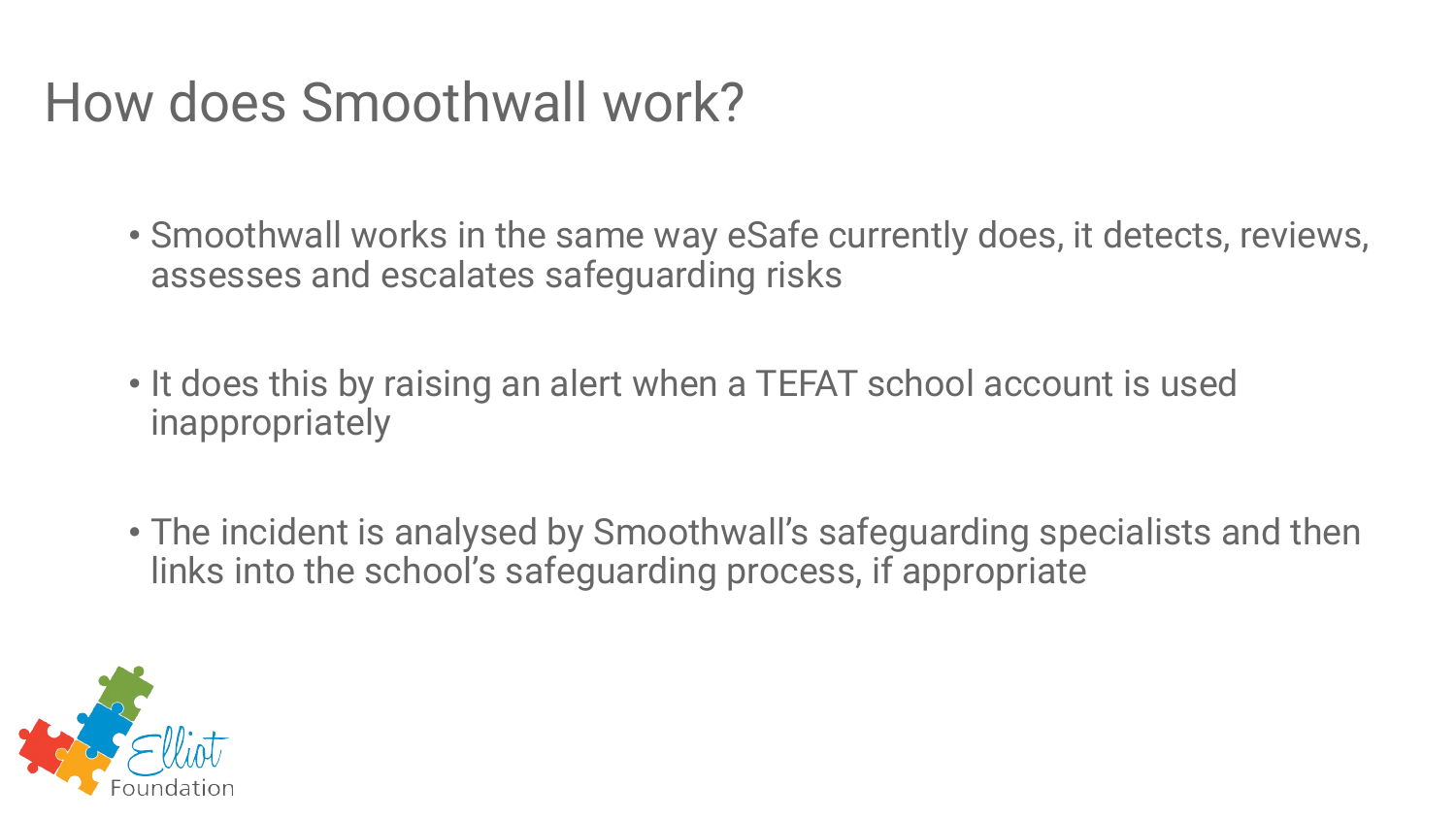### What will be flagged by Smoothwall – *what is considered inappropriate use?*

- Smoothwall will flag activity on a TEFAT school account including in the following areas: -
	- Illegal behaviour
	- Extremism
	- Bullying
	- Mental health
	- Racism
	- Pornography
	- Child sexual exploitation
	- Profanities and vulgarities

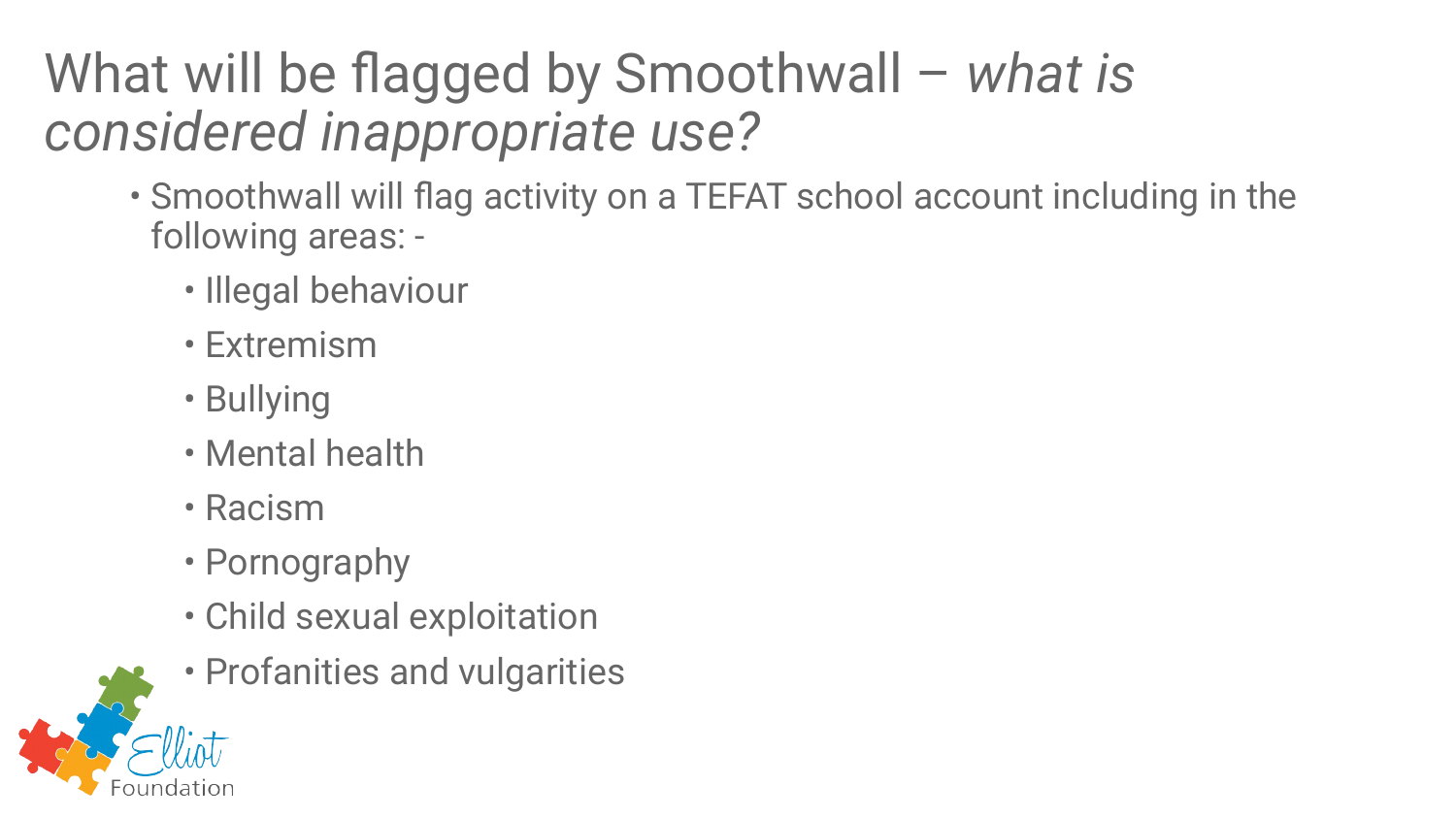#### What devices does Smoothwall work on?

- •If a child is logged on to their school Google account on a school owned Chromebook or a personal Chromebook, Smoothwall will monitor usage to flag any safeguarding concerns
- Children must log off from their school Google account after use to deactivate Smoothwall monitoring

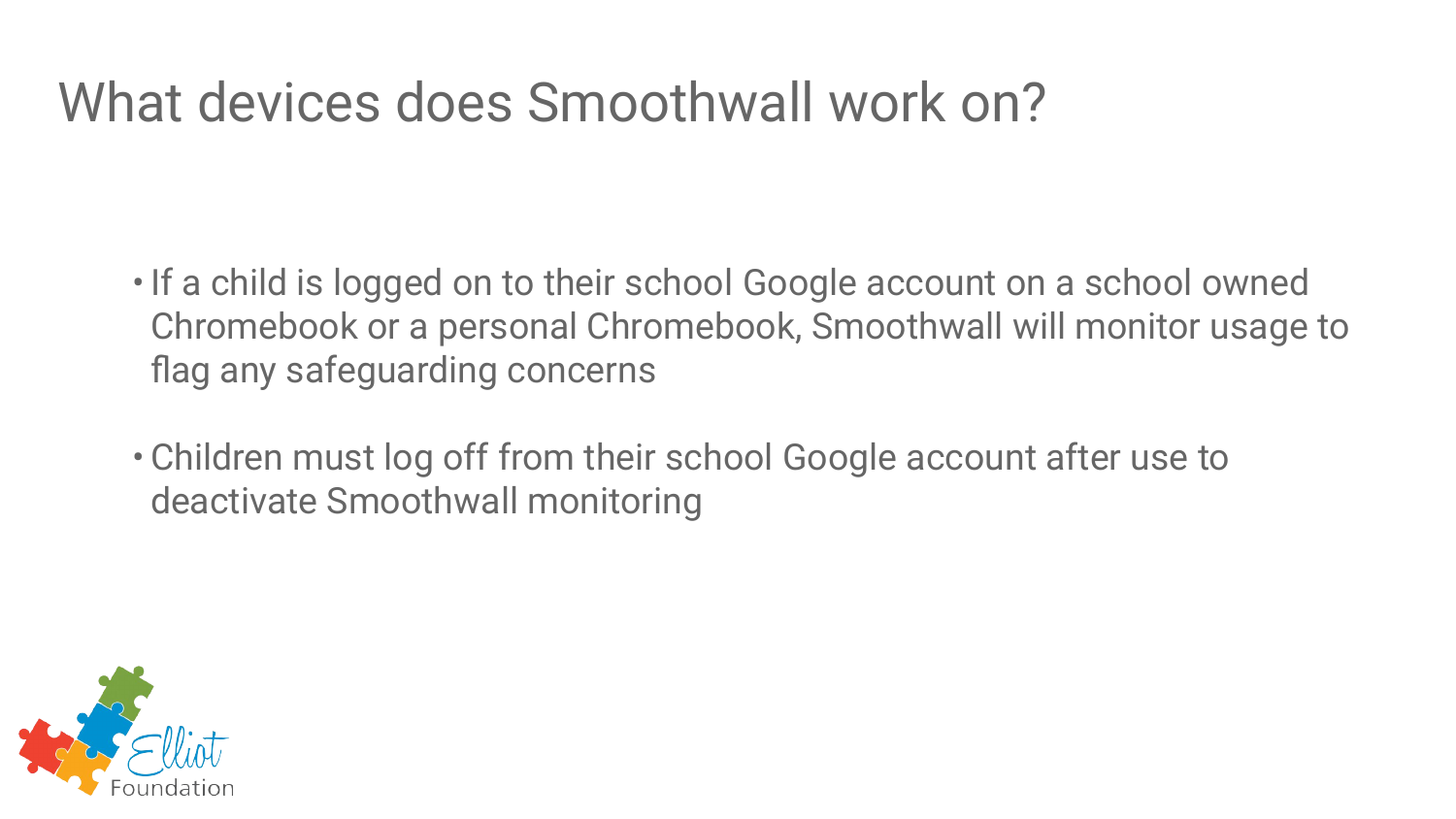How do I know if my child is logged into their school account and Smoothwall is active?



- If a child is logged on to their school Google account on a school owned Chromebook or a personal Chromebook, the Smoothwall logo as shown above **may** appear in the top bar on the screen
- •If the Smoothwall logo is not visible it **will still be monitoring use** but may need pinning (see following slide)
- Ensure your child logs out of their school account after use in the usual way

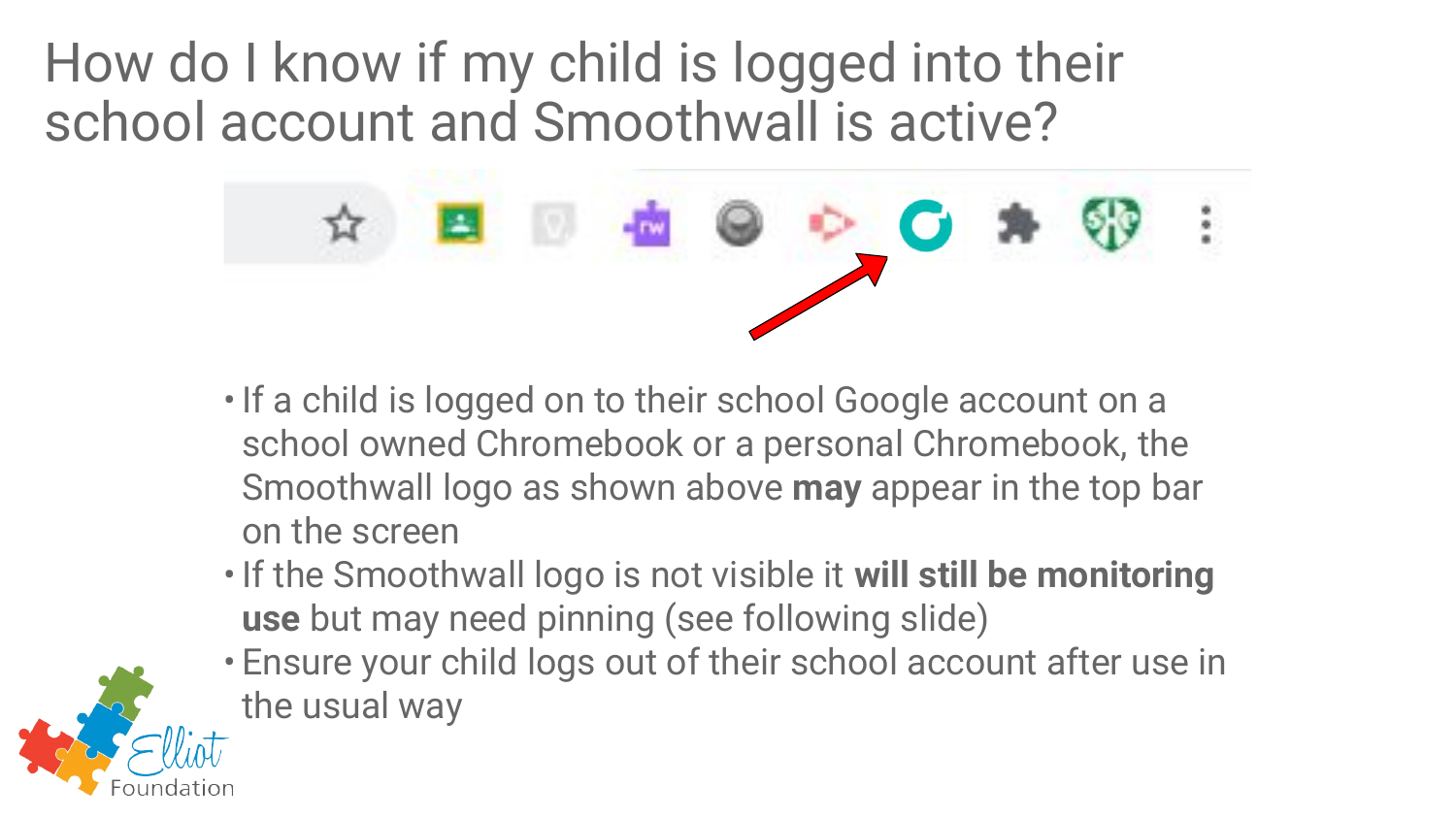### How do I pin the esafe extension?

- You may wish to pin the esafe extension as a visual reminder that is monitoring use
- Step 1-Click on the Extensions icon (jigsaw piece)
- Step 2-Click on the pin next to the Smoothwall extension



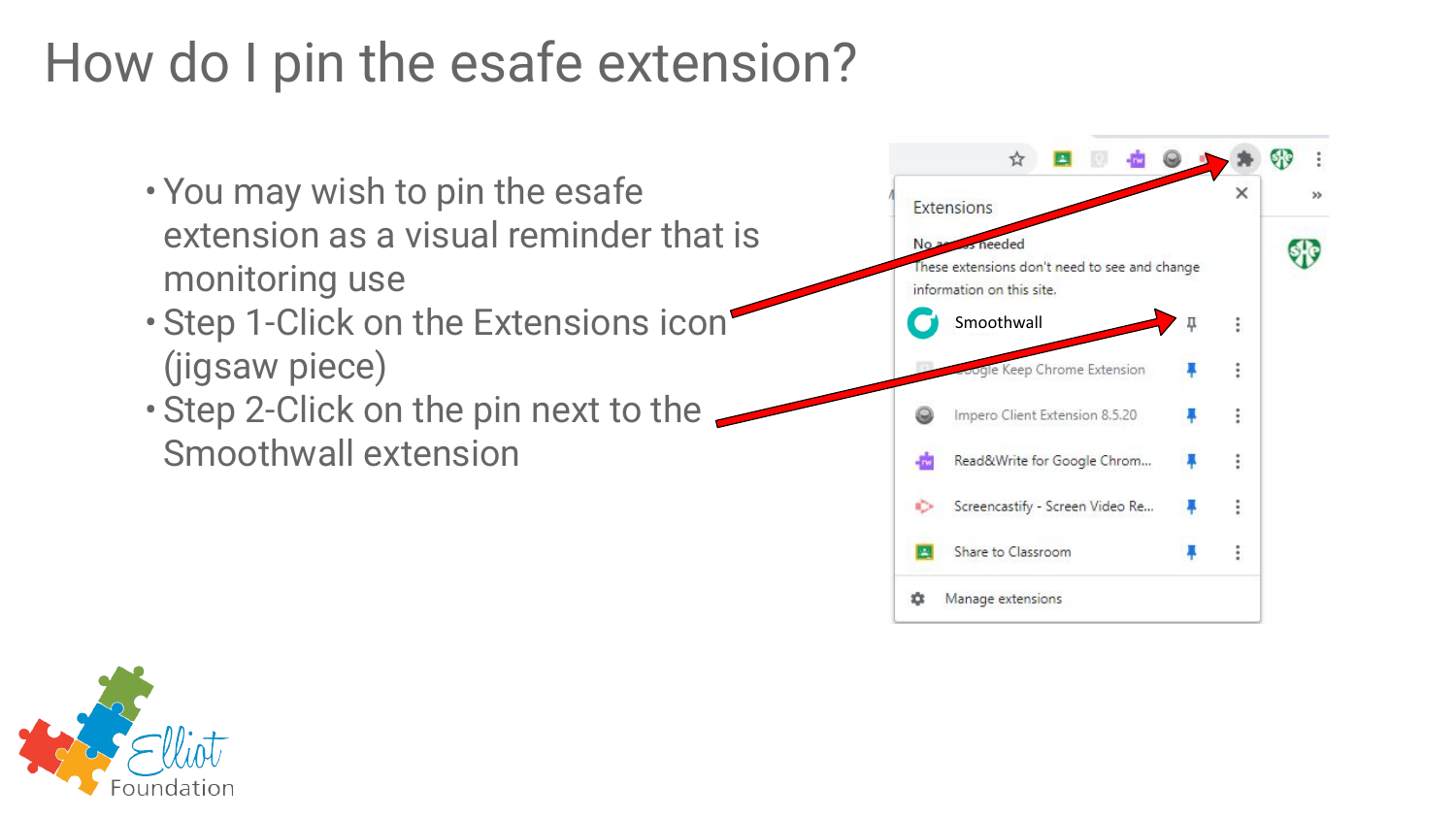#### How do I know if my child is logged into their school account and Smoothwall is active?



- If a child is logged on to their school Google account on a school owned Chromebook or a personal Chromebook, the eSafe logo as shown above will appear in the top bar on the screen
- •If the Smoothwall logo is visible it shows that Smoothwall **is** monitoring use

• Ensure your child logs out of their school account after use in the usual way